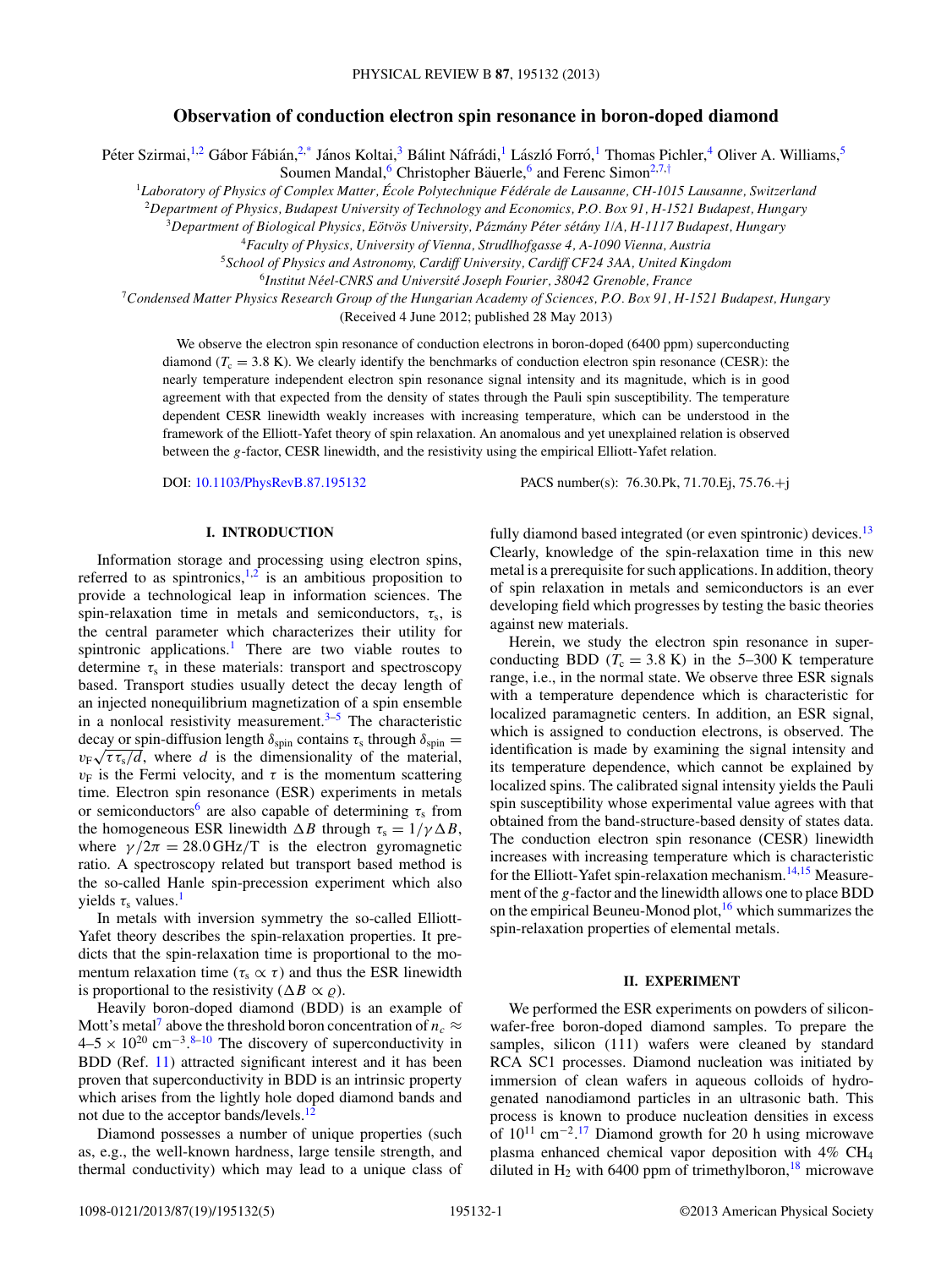power of 3 kW, and substrate temperature of 800 ◦C yields films of ∼6 *μ*m thickness.

Characterization by transport experiments on BDD films found a  $T_c = 3.8 \text{ K}^{19} T_c \approx 4 \text{ K}$  $T_c = 3.8 \text{ K}^{19} T_c \approx 4 \text{ K}$  $T_c = 3.8 \text{ K}^{19} T_c \approx 4 \text{ K}$  usually corresponds to a boron concentration of *n*  $\approx 10^{21}$  cm<sup>-3</sup> (or ~6000 ppm) according to the calibration established for samples prepared with chemical vapor deposition. $20,21$  The Si substrate was removed using a mixture of HF and  $H_2SO_4$ . The former oxidizes Si, the latter removes  $SiO<sub>2</sub>$ .

Experiments at 9 GHz (0.33 T) were carried out on finely ground BDD samples using a Bruker Elexsys E500 ESR spectrometer in the 5–300 K temperature range. Care was taken to employ large magnetic modulation to enhance the broad resonance signal due to the itinerant electrons and also to eliminate any spurious background signals from the cavity or the cryostat. We used Mn:MgO with a known (1.5 ppm)  $Mn^{2+}$  concentration as a *g*-factor and intensity standard and we also compared the spin susceptibility  $\chi_s$  against KC<sub>60</sub> which has a known  $\chi_s = 8 \times 10^{-4}$  emu/mol.<sup>[22](#page-4-0)</sup> The ESR spectra are deconvoluted into a sum of derivative Lorentzian curves, which are an admixture of dispersion and absorption lineshapes.

#### **III. RESULTS AND DISCUSSION**

The identification of an ESR signal originating from the itinerant electrons in a metal relies on the following benchmarks $^{23}$  $^{23}$  $^{23}$  in the order of importance: (i) the value of the measured spin susceptibility should match the Pauli spin susceptibility, which is related to the density of states (DOS); (ii) the temperature dependence of the signal intensity should be characteristically different from the Curie, i.e., 1*/T* , dependence; (iii) for a metal with inversion symmetry, the linewidth should increase with increasing temperature, which is the so-called Elliott-Yafet relaxation mechanism; $14,15$  and (iv) the *g*-factor shift  $\Delta g = g - g_0$  and the ESR linewidth should obey the so-called Elliott-Yafet relation.<sup>[14,15](#page-3-0)</sup>

Figure 1 illustrates the evolution of the ESR spectrum of BDD from 100 to 300 K. A narrow line with resonance field  $B_0 \approx 335$  mT decreases with increasing temperature, whereas



FIG. 1. (Color online) ESR spectra of BDD at different temperatures. Note the broad ESR line (denoted by the asterisk) which is assigned to the conduction electrons. The sharp ESR line originates from localized defect spins.



FIG. 2. (Color online) ESR spectrum of BDD at 175 K: (a) raw, derivative data; (b) integrated ESR signal. A fit (Fit) with three components (*A*, *B*, and *C*) simulates well the experiment (Expt.). Note the two narrow signals (*B* and *C*), which originate from defects and the broader component (*A*) coming from the conduction electrons, which displays a Dysonian (asymmetric) lineshape.

the intensity of the broader line with  $B_0 \approx 310$  mT does not change significantly.

In Fig.  $2(a)$ , we show the ESR spectrum of BDD at 175 K in more detail. In Fig.  $2(b)$ , the integrated spectrum is deconvoluted into three curves. In the following, we refer to these as *A*  $[g_A = 2.16(3)]$ , *B*  $[g_B = 2.003(1)]$ , and *C*  $[g_C =$ 2*.*003(1)]. The *B* and *C* signals are assigned to bulk defects probably accompanying hydrogen vacancy complexes.[24,25](#page-4-0)

The *A* signal dominates the integrated spectrum at 175 K due to its large linewidth. It is known that broader lines are suppressed compared to the narrower ones in the ESR technique (which uses derivative signals) as the signal amplitude drops with  $1/(\Delta B)^2$ . Thus the integration visually enhances the broader components[.26](#page-4-0) The signal *A* is a strongly asymmetric Lorentzian (known as Dysonian), with an equal mixture of dispersion and absorption components. This ESR lineshape is encountered in metals $^{27}$  when the itinerant electrons relax their spin state while diffusing through the penetration depth.<sup>19</sup> The other, impurity-related signals do not show a pronounced asymmetry except at lower temperatures (below 35 K), which suggests that the corresponding spins are concentrated close to the grain surfaces.

Below 75 K, we identify a further ESR signal (signal *D*) with a  $g_D = 2.016(1)$  *g*-factor.<sup>[19](#page-4-0)</sup> Its origin is discussed below. Deconvolution of the ESR spectra into several components varies in the different temperature ranges. The *D* signal can be followed up to 75 K, however, starting from 75 K the fit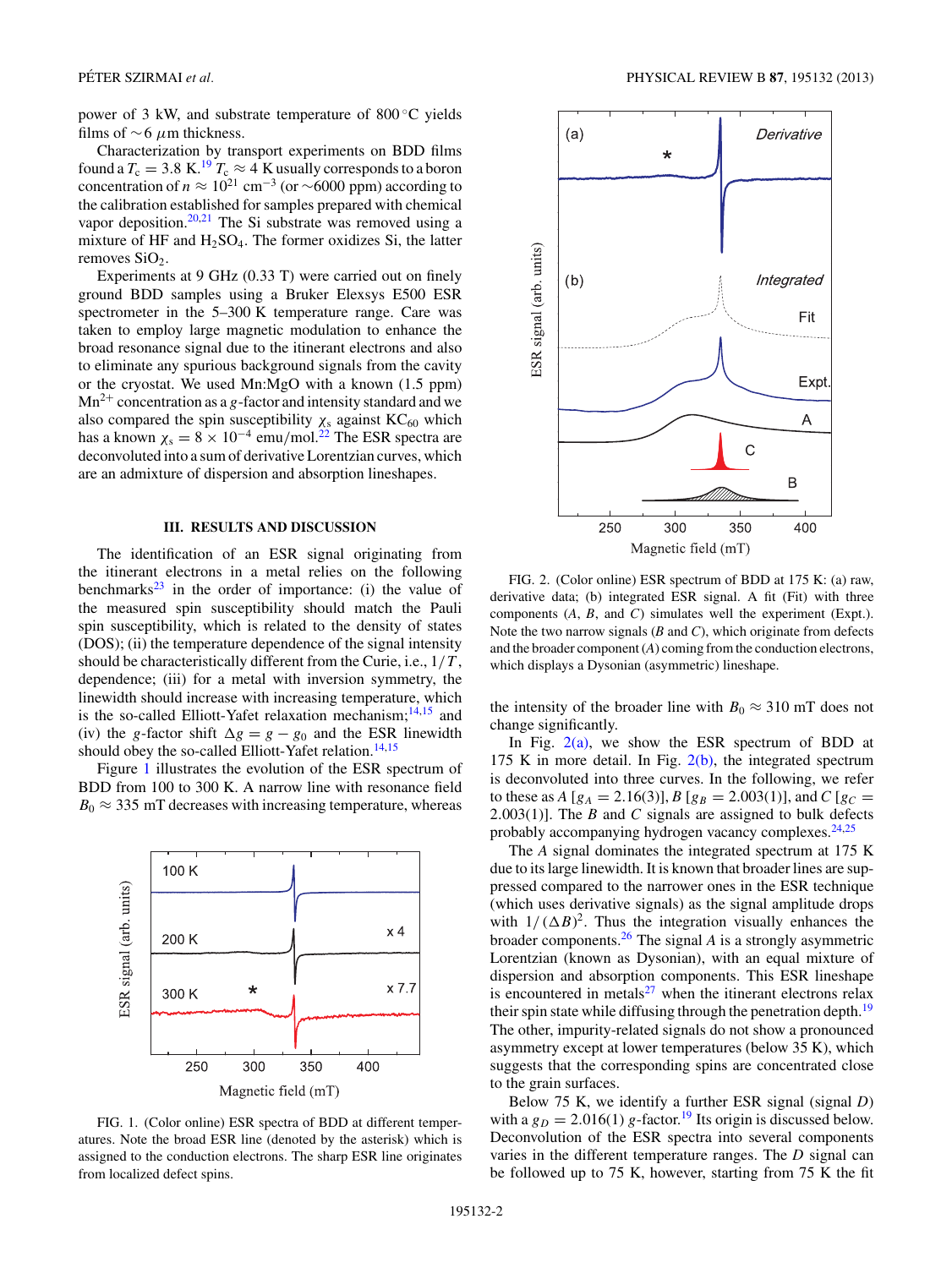

FIG. 3. (Color online) (a) ESR linewidth of the *A* and *D* ESR lines as a function of temperature. (b) Spin susceptibility as obtained from the ESR signal intensity  $(A, \triangle; B, \triangleright; C, \circ; \text{and } D, \blacksquare)$  as a function of temperature. The result for *A* is magnified for better visibility.

converges to the signal *A*. At 75 K the two signals can be fitted independently. Figure  $3(a)$  depicts the ESR linewidth of both *A* and *D* signals as a function of temperature. The linewidth of *A* is 10 mT larger than that of *D* at  $T = 75$  K. Hence, we find that the *A* and *D* signals have different origins. Below 75 K the *A* signal cannot be resolved, whose origin is unexplained. We speculate that this effect is caused by weak localization (WL), which may either lead to a sudden line broadening or a loss of spin susceptibility. It is known that WL becomes significant in BDD below around 100–150 K, $\frac{8}{3}$  $\frac{8}{3}$  $\frac{8}{3}$  which supports that the change of the ESR signal of itinerant electrons and WL may be related. The linewidth of the *A* signal weakly increases with temperature and it has a sizable residual value. These observations are in agreement with the Elliott-Yafet theory of spin relaxation. In addition, the  $\Delta g$  is positive for BDD, which is compatible with the hole nature of charge carriers in BDD.

In Fig.  $3(b)$ , the spin susceptibility of the four ESR signals are shown. *B*, *C*, and *D* exhibit a Curie ( $\chi$ <sub>s</sub>  $\propto T^{-1}$ ) temperature dependence which is characteristic for localized, paramagnetic centers. Their total spin concentration corresponds to  $\sim$ 2.2 ppm per carbon atom in our sample;<sup>19</sup> their presence is therefore not expected to substantially modify the intrinsic properties of BDD similar to the hydrogen vacancy complex.<sup>[28](#page-4-0)</sup> The ESR intensity of *A* increases by a factor of 2 in the temperature range of 75–300 K. This increase rules out that this signal would originate from localized spins. Instead, its most probable origin is the itinerant conduction electrons in BDD. A similar increase of the CESR signal intensity with a factor of  $2-3$  was observed in granular  $MgB_2$  samples in the 40–300 K temperature range.<sup>[29,30](#page-4-0)</sup> Therein, this effect was explained by the limited microwave penetration in the metallic

grains: On increasing temperature the microwave penetration depth increases due to the increasing resistivity, thus resulting in an increasing CESR signal.

Given this slight uncertainty due to the limited microwave penetration, we regard the room temperature CESR signal intensity and associate it with the Pauli spin susceptibility of the itinerant electrons. Calibration of the *A* signal intensity yields  $D(E_F) = 4(1) \times 10^{-3}$  states/(eV C-atom) for the density of states of BDD. This value corresponds to a Pauli susceptibility  $\chi_s$ (Pauli) =  $\frac{g^2}{4}\mu_B^2 D(E_F)N_A$  of  $1.3(3) \times 10^{-7}$ emu/mol =  $1.1(3) \times 10^{-8}$  emu/g (here  $N_A$  is the Avogrado number and  $\mu_B$  is the Bohr magneton).

This value is about two orders of magnitude lower spin susceptibility as compared to other metallic carbon phases such as, e.g., K<sub>3</sub>C<sub>60</sub> ( $\chi$ <sub>s</sub> ≈ 10<sup>-6</sup> emu/g, Ref. [31\)](#page-4-0) or the KC<sub>8</sub> alkalimetal intercalated graphite  $\chi$ <sub>s</sub>  $\approx$  6.4 × 10<sup>-7</sup> emu/g (Ref. [32\)](#page-4-0) due to the small carrier density.

As mentioned above, whether the absolute magnitude of the Pauli spin susceptibility and the corresponding DOS matches the theoretical estimates and other experimental results is an important benchmark to identify a CESR signal. We compare the DOS determined herein with angle-resolved photoemission spectroscopy (ARPES) based DOS data and with theoretical estimates in Fermi-gas- and first-principles-based models. The present DOS value and those based on the ARPES studies are shown in Fig. 4 as a function of  $T_c$ . The ARPESbased DOS data are obtained directly from the measured band structure. A free-carrier concentration of  $n = 1.1 \times 10^{21}$  cm<sup>-3</sup> which corresponds to 6400 ppm boron doping $10,19$  $10,19$  was used for the Fermi-gas- and first-principles-based DOS calculations, which gave  $D(E_F) = 2.4 \times 10^{-2}$  and  $D(E_F) = 4 \times 10^{-2}$  in units of states/(eV C-atom), respectively.<sup>19</sup>

Clearly, the ARPES-based DOS is in good agreement with the present data, whereas the theoretical estimates significantly differ. We note that the effective carrier concentration in BDD is lowered by the presence of boron dimers,  $36$  which may explain this difference. The presence of boron dimers justifies the use of the truly empirical DOS versus  $T_c$  comparison.



FIG. 4. Density of electronic states in BDD versus  $T_c$ . Experimental DOS of the present work  $\circ$ ) is shown together with DOS calculated from the ARPES measurements in Ref.  $12$  ( $\blacksquare$ ). The error bar in our experiment is a conservative estimate and considers the uncertainty due to the limited microwave penetration depth.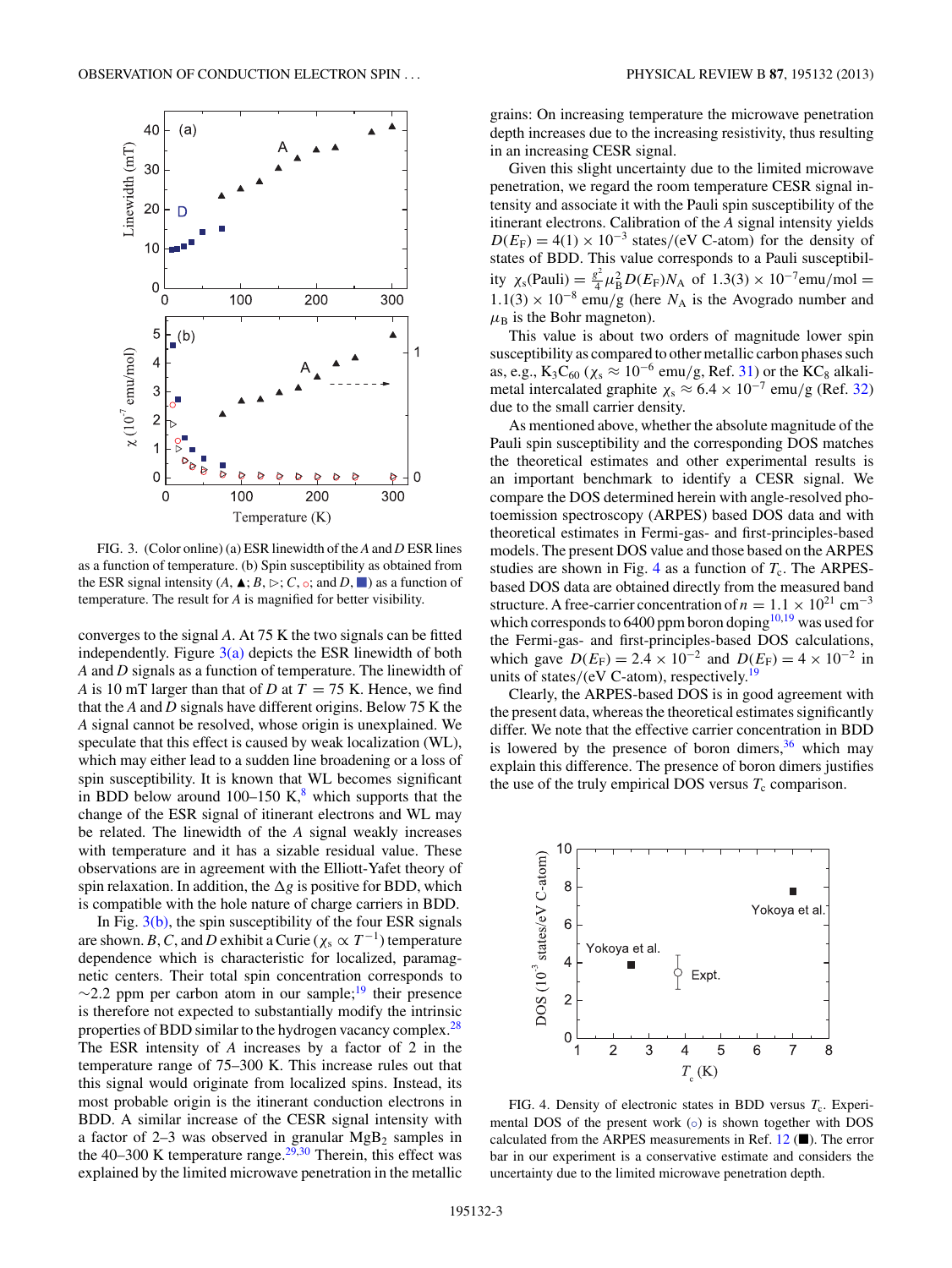<span id="page-3-0"></span>

FIG. 5. (Color online)  $\gamma \Delta B / \varrho \varepsilon_0 \omega_{\text{pl}}^2$  as a function of  $\Delta g^2$  [cor-rected Beuneu-Monod plot (Ref. [33\)](#page-4-0)] for elemental metals (Ref. 16)  $\ddot{\bullet}$ ) and BDD ( $\blacktriangle$ ). The resistivity data for BDD is taken from Ref. [34.](#page-4-0) Solid and dashed lines correspond to  $\alpha = 1$  and 10, respectively. We use a plasma frequency of  $\omega_{\text{pl}} = 0.8 \text{ eV}$  after Ref. [35.](#page-4-0)

In the following, we discuss the validity of the Elliott-Yafet relation  $\gamma \Delta B = \alpha (\Delta g)^2 \varrho \epsilon_0 \omega_{\text{pl}}^2$  ( $\varrho$  is the resistivity,  $\epsilon_0$  is the vacuum permittivity, and  $\omega_{\text{pl}}$  is the plasma frequency) in BDD. The Elliott-Yafet relation combines three independent empirical parameters  $\Delta B$ ,  $\Delta g$ , and  $\rho$ , i.e., it is a benchmark of spin-relaxation experiments in novel metals.<sup>1</sup> Beuneu and Monod $16,37$  $16,37$  verified its validity for elemental metals and established a linear scaling, i.e., the empirical constant being  $\alpha \approx 1...10$ . In Fig. 5, we show the Beuneu-Monod plot together with the present results for BDD. Clearly, BDD lies out of the general trend observed for most metals. We note that an overestimate of the resistivity may contribute to this effect as the granularity of BDD samples hinders measurement of the intrinsic  $\varrho^{38}$  $\varrho^{38}$  $\varrho^{38}$ 

It is known that the linear scaling of the Elliott-Yafet relation occurs mostly for monovalent materials, and notable exceptions are Be and Mg for which the so-called "hot-spot"

model was invoked to explain the data.<sup>[39](#page-4-0)</sup> The hot-spot model recognizes that spin relaxation is enhanced for particular points of the Fermi surface; given that the spin lifetime is much larger than the momentum lifetime, an electron wanders over large portions of the Fermi surface before spin relaxation occurs, i.e., the hot spots dominate the spin relaxation. This effect is pronounced for metals where the Fermi surface strongly deviates from a sphere. We speculate that the deviation observed for BDD from the linear scaling is also caused by a similar effect but its verification requires additional theoretical work.

### **IV. CONCLUSIONS**

In summary, we identified the ESR signal of conduction electrons in boron-doped superconducting diamond. The identification is based on the temperature dependence of the ESR signal intensity and its absolute magnitude. We find that the spin-relaxation mechanism in BDD is dominated by the Elliott-Yafet mechanism. However, we observe an anomalous relationship between the *g*-factor and the spin-relaxation time, which calls for further theoretical studies. The observed spin-relaxation rate is orders of magnitude smaller than the conventional theory predicts, which enhances the application potential of boron-doped diamond for spintronics.

#### **ACKNOWLEDGMENTS**

Useful discussions with András Jánossy are acknowledged. This work was supported by ERC Grant No. ERC-259374- Sylo, New Széchenyi Plan No. TÁMOP-4.2.2.B-10/1.2010-0009, and Hungarian State Grants (OTKA) No. K81492. The Swiss NSF is acknowledged for support. S.M. and C.B. acknowledge financial support by the French National Agency (ANR) in the frame of its program in "Nanosciences and Nanotechnologies" (SUPERNEMS project ANR-08- PNANO-033).

- \* Present address: Department of Physics, University of Basel, Klingelbergstrasse 82, CH-4056 Basel, Switzerland.
- † Corresponding author: ferenc.simon@univie.ac.at
- <sup>1</sup>I. Žutić, J. Fabian, and S. D. Sarma, [Rev. Mod. Phys.](http://dx.doi.org/10.1103/RevModPhys.76.323) **76**, 323 [\(2004\).](http://dx.doi.org/10.1103/RevModPhys.76.323)
- 2M. Wu, J. Jiang, and M. Weng, Phys. Rep. **493**[, 61 \(2010\).](http://dx.doi.org/10.1016/j.physrep.2010.04.002)
- $3N$ . Tombros, C. Józsa, M. Popinciuc, H. T. Jonkman, and B. J. van Wees, [Nature \(London\)](http://dx.doi.org/10.1038/nature06037) **448**, 571 (2007).
- 4T.-Y. Yang, J. Balakrishnan, F. Volmer, A. Avsar, M. Jaiswal, J. Samm, S. R. Ali, A. Pachoud, M. Zeng, M. Popinciuc *et al.*, Phys. Rev. Lett. **107**[, 047206 \(2011\).](http://dx.doi.org/10.1103/PhysRevLett.107.047206)
- 5W. Han and R. K. Kawakami, [Phys. Rev. Lett.](http://dx.doi.org/10.1103/PhysRevLett.107.047207) **107**, 047207 [\(2011\).](http://dx.doi.org/10.1103/PhysRevLett.107.047207)
- 6T. W. Griswold, A. F. Kip, and C. Kittel, [Phys. Rev.](http://dx.doi.org/10.1103/PhysRev.88.951) **88**, 951 [\(1952\).](http://dx.doi.org/10.1103/PhysRev.88.951)
- 7N. Mott, [J. Non-Cryst. Solids](http://dx.doi.org/10.1016/0022-3093(68)90002-1) **1**, 1 (1968).
- 8T. Klein, P. Achatz, J. Kacmarcik, C. Marcenat, F. Gustafsson, J. Marcus, E. Bustarret, J. Pernot, F. Omnes, B. E. Sernelius *et al.*, Phys. Rev. B **75**[, 165313 \(2007\).](http://dx.doi.org/10.1103/PhysRevB.75.165313)
- <sup>9</sup>E. Bustarret, P. Achatz, B. Sacépé, C. Chapelier, C. Marcenat, L. Ortéga, and T. Klein, *[Philos. Trans. R. Soc. London, Ser. A](http://dx.doi.org/10.1098/rsta.2007.2151)* **366**[, 267 \(2008\).](http://dx.doi.org/10.1098/rsta.2007.2151)
- $10\,\mathrm{We}$  refer to the nominal concentration of the boron atoms throughout the text which is higher than the actual carrier concentration due to the tendency of boron dimer formation, which does not contribute to free carriers.
- 11E. A. Ekimov, V. A. Sidorov, E. D. Bauer, N. N. Mel'nik, N. J. Curro, J. D. Thompson, and S. M. Stishov, [Nature \(London\)](http://dx.doi.org/10.1038/nature02449) **428**, [542 \(2004\).](http://dx.doi.org/10.1038/nature02449)
- 12T. Yokoya, T. Nakamura, T. Matsushita, T. Muro, Y. Takano, M. Nagao, T. Takenouchi, H. Kawarada, and T. Oguchi, [Nature](http://dx.doi.org/10.1038/nature04278) (London) **438**[, 647 \(2005\).](http://dx.doi.org/10.1038/nature04278)
- 13S. Mandal, T. Bautze, O. A. Williams, C. Naud, E. Bustarret, F. Omnès, P. Rodière, T. Meunier, C. Bäuerle, and L. Saminadayar, ACS Nano **5**[, 7144 \(2011\).](http://dx.doi.org/10.1021/nn2018396)
- 14R. J. Elliott, Phys. Rev. **96**[, 266 \(1954\).](http://dx.doi.org/10.1103/PhysRev.96.266)
- 15Y. Yafet, [Phys. Lett. A](http://dx.doi.org/10.1016/0375-9601(83)90874-5) **98**, 287 (1983).
- 16F. Beuneu and P. Monod, Phys. Rev. B **18**[, 2422 \(1978\).](http://dx.doi.org/10.1103/PhysRevB.18.2422)